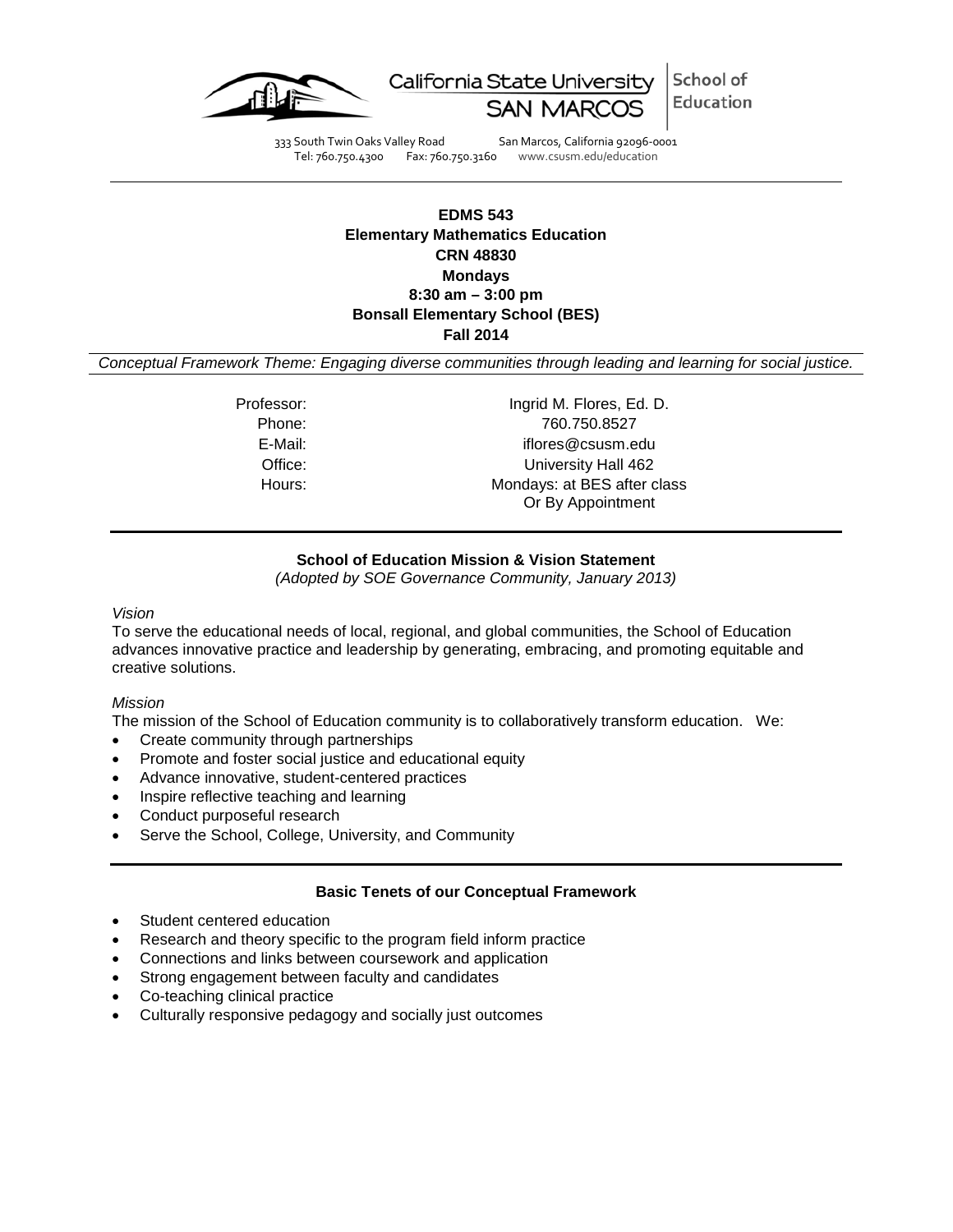## **COURSE DESCRIPTION**

Focuses on curriculum development, methods, techniques, materials, planning, organization, and assessment in various elementary school curricula, and curriculum integration in mathematics. Methods of cross-cultural language and academic development will be integrated into the course. *Requires participation/observation in the public schools.*

### **Course Prerequisites**

Admission to the Multiple Subject Teacher Credential Program is a prerequisite.

### **Course Objectives**

- 1. Using differentiated reading response formats, teacher candidates will demonstrate ongoing evidence of good depth of understanding and application to the classroom of elementary mathematics content from weekly assigned readings and/or responses to prompts provided by the instructor related to assigned readings and/or current issues in mathematics.
- 2. Using the interview process to apply the pedagogical content knowledge that is being learned in the course, teacher candidates will provide evidence of their ability to use inquiry for assessment purposes by focusing on students' thinking about mathematics to better understand elementary level students with different understandings.
- 3. By merging theory and practice in order to enable their future students to understand a mathematical topic and make connections among ideas related to this topic, teacher candidates will participate in the design, construction, and presentation of a student-centered mathematical lesson plan activity that is: reform-minded, hands-on, cognitively challenging, contains differentiated instruction, and focuses on students' mathematical thinking.
- 4. By engaging in problem-solving contexts and assessing student problem solving, candidates will learn about, identify, and select quality-learning experiences for all children that promote mathematical I inquiry and conceptual development.
- 5. Candidates will demonstrate understanding and application of the Common Core State Standards for Mathematics and the varieties of expertise that mathematics educators at all levels should seek to develop in all their students including English Learners, struggling learners, and learners with special needs.
- 6. Teacher candidates will participate in coursework that leads to preparation for engaging in and completing Teaching Performance Assessment (TPA) and Teaching Performance Expectations (TPEs) tasks.

#### **Unique Course Requirements**

Students will be required to have access to children in a grade K-6 for the purpose of conducting a series of math interviews to learn about how children think and problem solve and for implementing and videotaping a math learning activity.

#### **Required Texts**

- Van De Walle, J. A., Karp, K. S., & Bay-Williams, J. M. (2013). *Elementary and middle school mathematics: Teaching developmentally* (8th ed). Boston: Pearson. ISBN: 978-0-13-261226-5
- Web site for Blackline Masters suggested in the course text: [http://wps.ablongman.com/ab\\_vandewalle\\_math\\_6/54/13858/3547876.cw/index.html](http://wps.ablongman.com/ab_vandewalle_math_6/54/13858/3547876.cw/index.html)

#### **Required Course Resources**

- California Department of Education (2010). *California's Common Core State Standards for Mathematics*. Sacramento. CDE: Author <http://www.cde.ca.gov/be/st/ss/documents/ccssmathstandardaug2013.pdf>
- California Department of Education (2013). Draft *mathematics framework for California public schools, kindergarten through grade twelve*. Sacramento, CA: Author.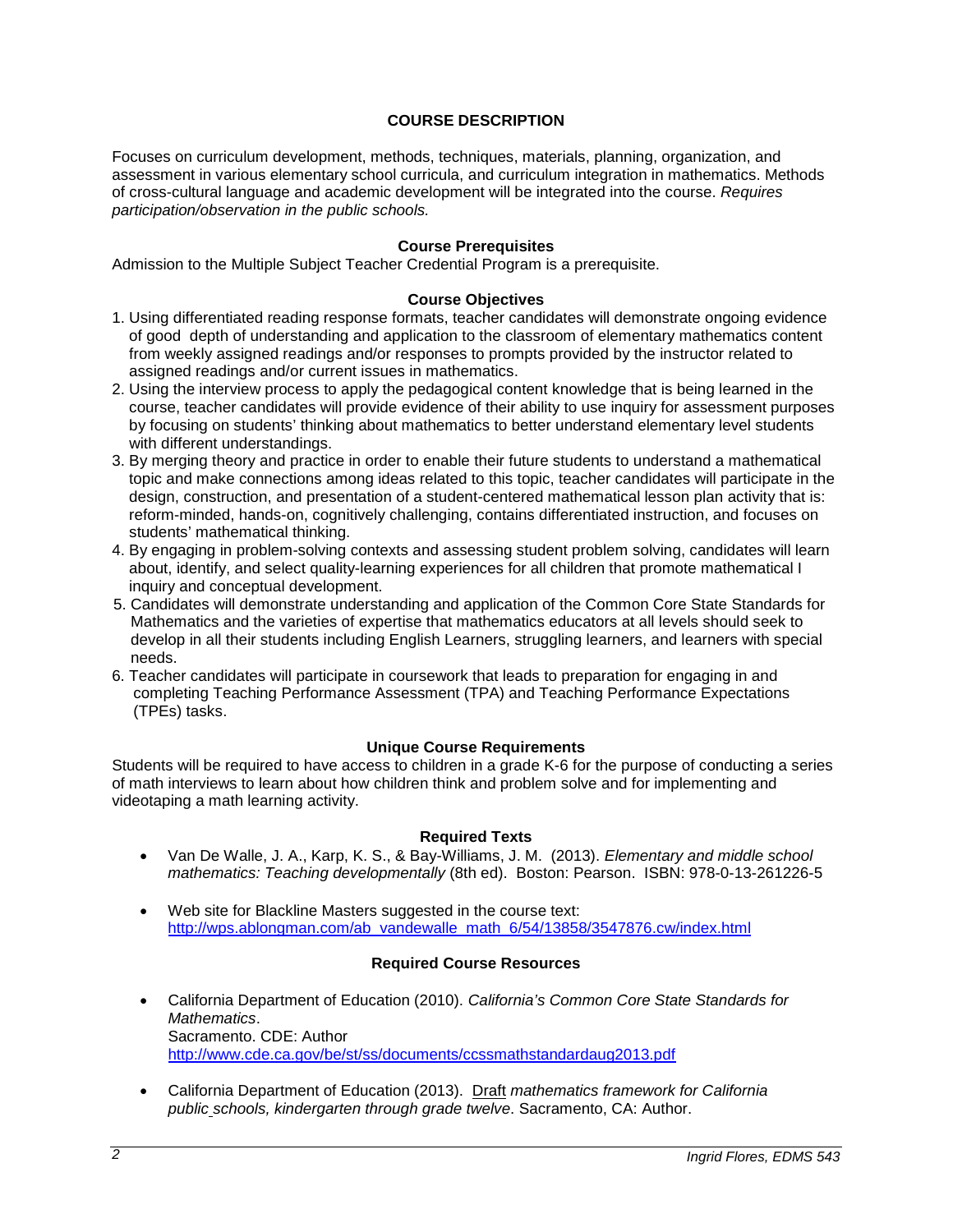<http://www.cde.ca.gov/ci/ma/cf/draft2mathfwchapters.asp>

## **Authorization to Teach English Learners**

This credential program has been specifically designed to prepare teachers for the diversity of languages often encountered in California public school classrooms. The authorization to teach English learners is met through the infusion of content and experiences within the credential program, as well as additional coursework. Candidates successfully completing this program receive a credential with authorization to teach English learners.

*(Approved by CCTC in SB 2042 Program Standards, August 02*

# **STUDENT LEARNING OUTCOMES**

## **Teacher Performance Expectation (TPE) Competencies**

The course objectives, assignments, and assessments have been aligned with the CTC standards for the Multiple Subject Credential. This course is designed to help teachers seeking a California teaching credential to develop the skills, knowledge, and attitudes necessary to assist schools and district in implementing effective programs for all students. The successful candidate will be able to merge theory and practice in order to realize a comprehensive and extensive educational program for all students. You will be required to formally address the following TPEs in this course:

### **Teacher Performance Expectation (TPE) Competencies:**

#### **Primary Emphases**:

- TPE 1a-Subject Specific Pedagogical Skills for MS Teaching (Mathematics)
- TPE 2-Monitoring Student Learning During Instruction

## **Secondary Emphases**:

- TPE 3-Interpretation and Use of Assessments
- TPE 4-Making Content Accessible
- TPE 5-Student Engagement
- TPE 6a-Developmentally Appropriate Practices in Grades K-3
- TPE 6b-Developmentally Appropriate Practices in Grades 4-8
- TPE 6d- Developmentally Appropriate Teaching Practices for Special Education: Teaching the Special Education Population in the General Education Environment
- TPE 7-Teaching English Learners
- TPE 8-Learning About Students
- TPE 9-Instructional Planning
- TPE 10-Instructional Time
- TPE 11-Social Environment
- TPE 13-Professional Growth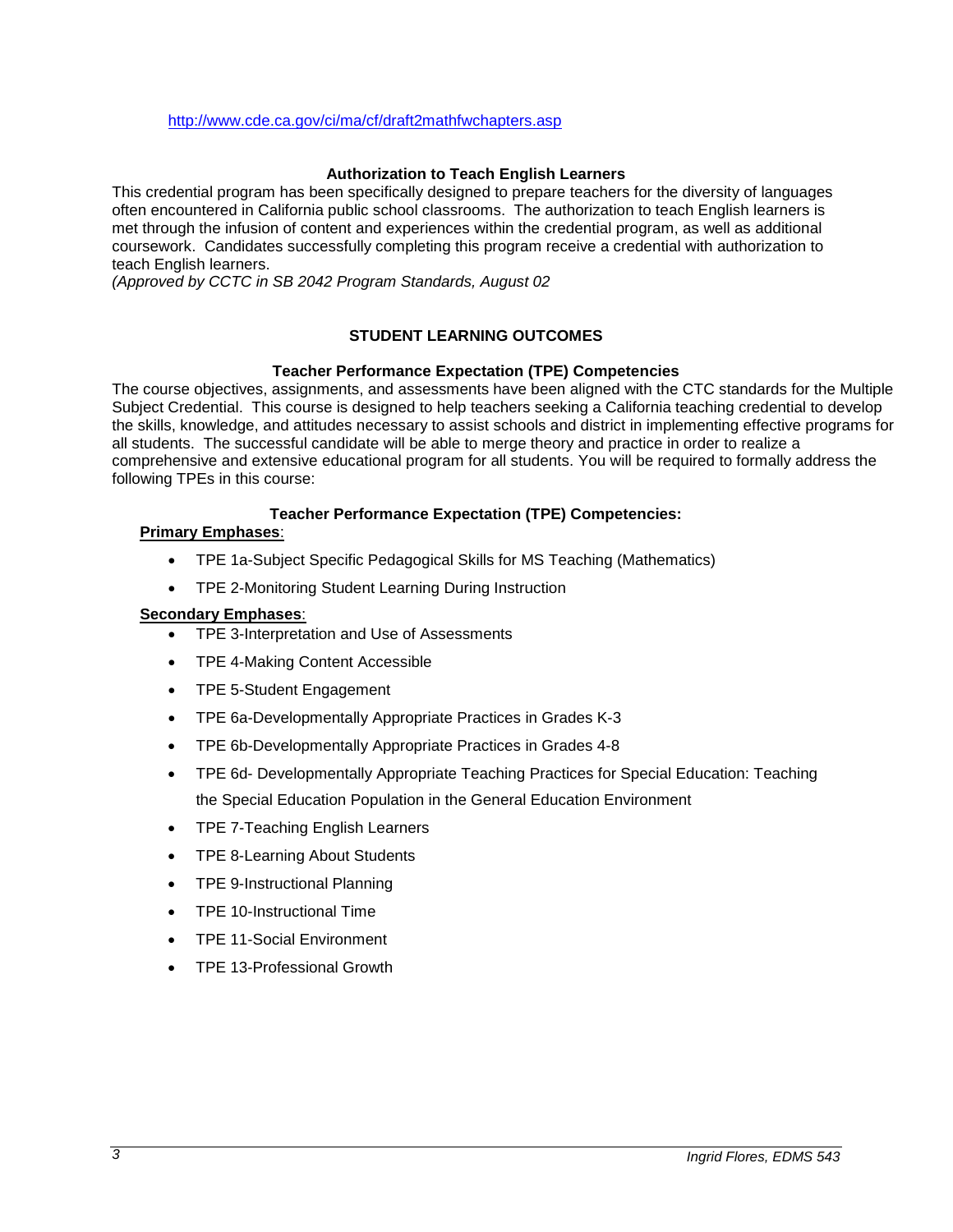### **California Teacher Performance Assessment (CalTPA)**

Beginning July 1, 2008 all California credential candidates must successfully complete a state-approved system of teacher performance assessment (TPA), to be embedded in the credential program of preparation. At CSUSM this assessment system is called the CalTPA or the TPA for short.

To assist your successful completion of the TPA, a series of informational seminars are offered over the course of the program. TPA related questions and logistical concerns are to be addressed during the seminars. Your attendance to TPA seminars will greatly contribute to your success on the assessment.

Additionally, SOE classes use common pedagogical language, lesson plans (lesson designs), and unit plans (unit designs) in order to support and ensure your success on the TPA and more importantly in your credential program.

The CalTPA Candidate Handbook, TPA seminar schedule, and other TPA support materials can be found on the SOE website: <http://www.csusm.edu/education/CalTPA/ProgramMaterialsTPA.html>

## **GENERAL CONSIDERATIONS**

### **Assessment of Professional Dispositions**

Assessing a candidate's dispositions within a professional preparation program is recognition that teaching and working with learners of all ages requires not only specific content knowledge and pedagogical skills, but positive attitudes about multiple dimensions of the profession. The School of Education has identified six dispositions – social justice and equity, collaboration, critical thinking, professional ethics, reflective teaching and learning, and life-long learning—and developed an assessment rubric. For each dispositional element, there are three levels of performance - *unacceptable*, *initial target*, and *advanced target*. The description and rubric for the three levels of performance offer measurable behaviors and examples.

The assessment is designed to provide candidates with ongoing feedback for their growth in professional dispositions and includes a self-assessment by the candidate. The dispositions and rubric are presented, explained and assessed in one or more designated courses in each program as well as in clinical practice. Based upon assessment feedback candidates will compose a reflection that becomes part of the candidate's Teaching Performance Expectation portfolio. Candidates are expected to meet the level of *initial target* during the program.

#### **School of Education Attendance Policy**

Due to the dynamic and interactive nature of courses in the School of Education, all candidates are expected to attend all classes and participate actively. At a minimum, candidates must attend more than 80% of class time, or s/he may not receive a passing grade for the course at the discretion of the instructor. Individual instructors may adopt more stringent attendance requirements. Should the candidate have extenuating circumstances, s/he should contact the instructor as soon as possible. *(Adopted by the COE Governance Community, December, 1997).*

For this class, if you miss one class session or are late (or leave early) more than two sessions, you cannot receive a grade of "A" and your highest possible grade is a "B". If you miss two class sessions, your highest possible grade is a "C+". **Attendance will be taken at each class session.**

If possible, please discuss with the instructor any extenuating circumstances that will cause you to miss class prior to your absence. Absence is no excuse for not turning in assignments, as they may be sent electronically (e-mail) to the instructor if an absence arises or is anticipated. Please ensure that e-mailed assignments are sent by the start of the class session that the assignment is due. **NOTE: With very few exceptions, late assignments will not be accepted.**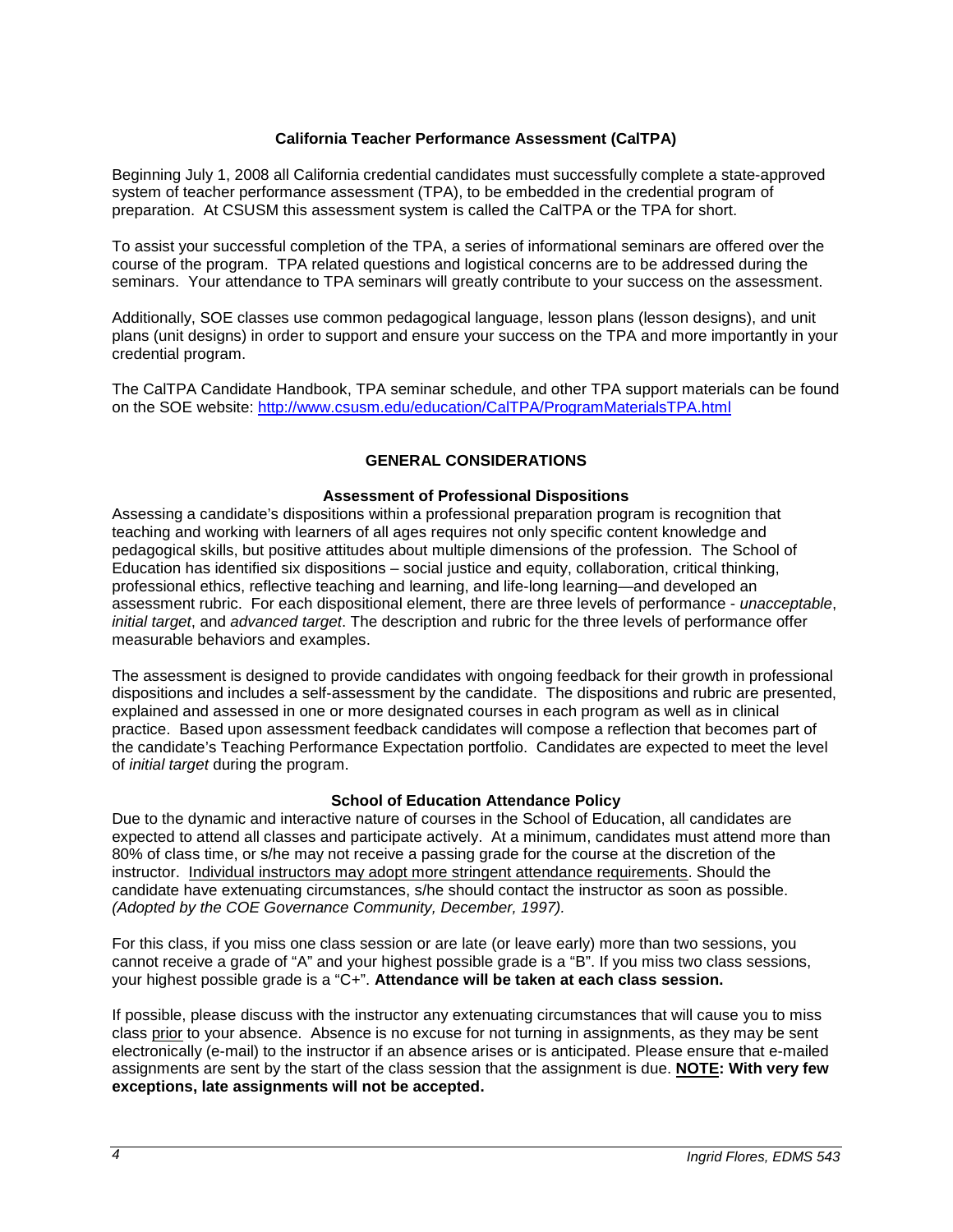### **Students with Disabilities Requiring Reasonable Accommodations**

Candidates with disabilities who require reasonable accommodations must be approved for services by providing appropriate and recent documentation to the Office of Disable Student Services (DSS). This office is located in Craven Hall 4300, and can be contacted by phone at (760) 750-4905, or TTY (760) 750-4909. Candidates authorized by DSS to receive reasonable accommodations should meet with their instructor during office hours or, in order to ensure confidentiality, in a more private setting.

### **All University Writing Requirement**

In keeping with the All-University Writing Requirement, all 3-unit courses must have a writing component of at least 2,500 words (approximately 10 pages), which can be administered in a variety of ways. Writing requirements for this course will be met as described in the various assignments. A lesson plan, a mathematical learning activity write-up, reading responses, and a student math case study will be used to meet the writing requirement in this course.

## **CSUSM Academic Honesty Policy**

"Students will be expected to adhere to standards of academic honesty and integrity, as outlined in the Student Academic Honesty Policy. All written work and oral presentation assignments must be original work. All ideas/materials that are borrowed from other sources must have appropriate references to the original sources. Any quoted material should give credit to the source and be punctuated with quotation marks.

Students are responsible for honest completion of their work including examinations. There will be no tolerance for infractions. If you believe there has been an infraction by someone in the class, please bring it to the instructor's attention. The instructor reserves the right to discipline any student for academic dishonesty in accordance with the general rules and regulations of the university. Disciplinary action may include the lowering of grades and/or the assignment of a failing grade for an exam, assignment, or the class as a whole."

Incidents of Academic Dishonesty will be reported to the Dean of Students. Sanctions at the University level may include suspension or expulsion from the University.

## **Plagiarism:**

As an educator, it is expected that each candidate will do his/her own work, and contribute equally to group projects and processes. Plagiarism or cheating is unacceptable under any circumstances. If you are in doubt about whether your work is paraphrased or plagiarized see the Plagiarism Prevention for Students website [http://library.csusm.edu/plagiarism/index.html.](http://library.csusm.edu/plagiarism/index.html) If there are questions about academic honesty, please consult the University catalog.

#### **Use of Technology**

Candidates are expected to demonstrate competency in the use of various forms of technology (i.e. word processing, electronic mail, Moodle, use of the Internet, and/or multimedia presentations). Specific requirements for course assignments with regard to technology are at the discretion of the instructor. Keep a digital copy of all assignments for use in your teaching portfolio. All assignments will be submitted online, and some will be submitted in hard copy as well. Details will be given in class. You must use your

Moodle and campus email accounts for this class. The best way to contact me is by e-mail.

## **Electronic Communication Protocol**

Electronic correspondence is a part of your professional interactions. If you need to contact the instructor, e-mail is often the easiest way to do so. It is my intention to respond to all received e-mails in a timely manner. Please be reminded that e-mail and on-line discussions are a very specific form of communication, with their own nuances and etiquette. For instance, electronic messages sent in all upper case (or lower case) letters, major typos, or slang, often communicate more than the sender originally intended. With that said, please be mindful of all e-mail and on-line discussion messages you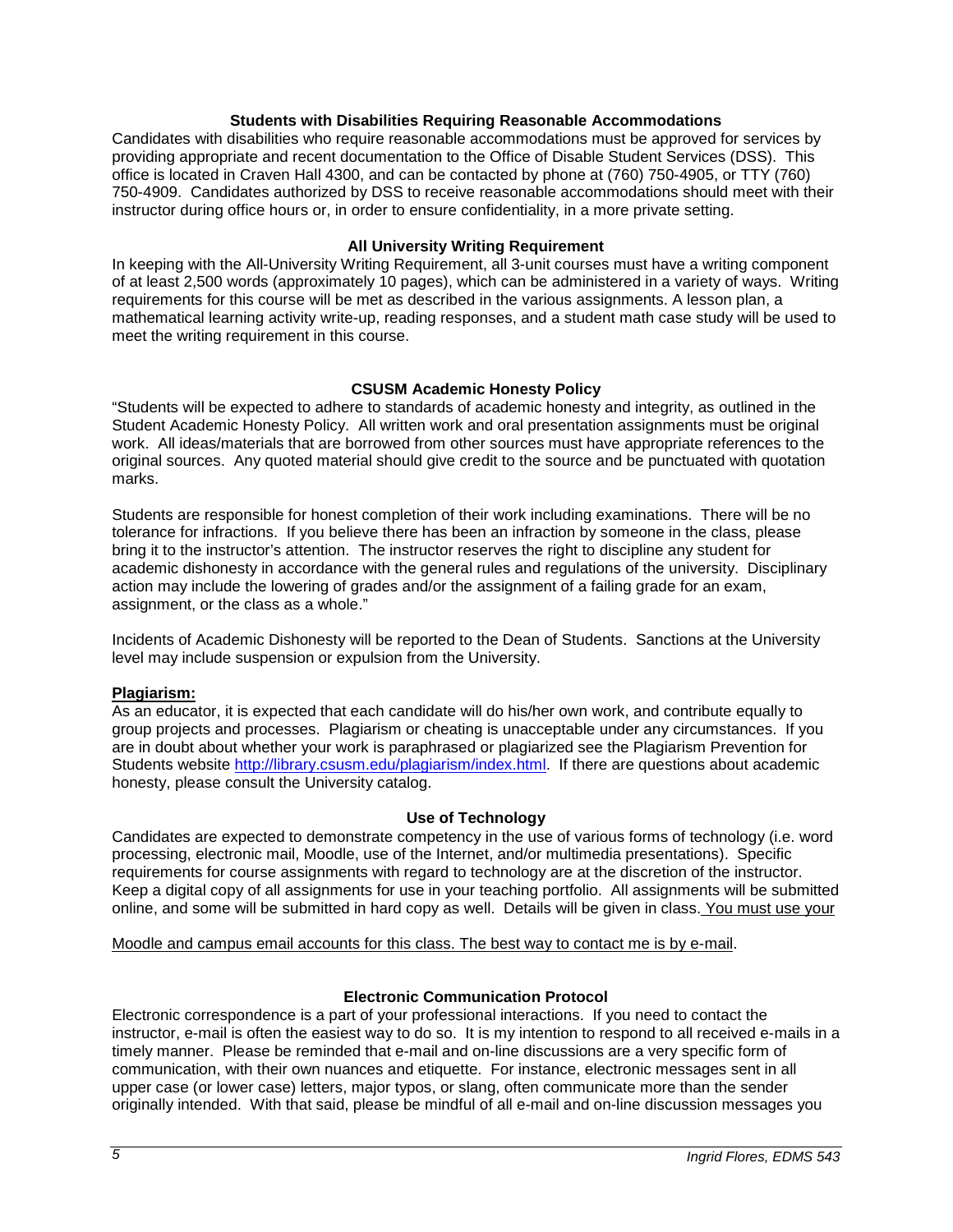send to your colleagues, to faculty members in the School of Education, or to persons within the greater educational community. All electronic messages should be crafted with professionalism and care. Things to consider:

- Would I say in person what this electronic message specifically says?
- How could this message be misconstrued?
- Does this message represent my highest self?
- Am I sending this electronic message to avoid a face-to-face conversation?

In addition, if there is ever a concern with an electronic message sent to you, please talk with the author in person in order to correct any confusion.

#### **Computer Use During Class Sessions**

You are welcome to use a laptop computer in class when working on class assignments, for example. However, you will need to save checking email or other personal computer use for time outside of class. Most students find it disruptive when they are focusing on class activities or listening to presentations and can hear keyboarding in the classroom. When the instructor or your cohorts are speaking or when class activities are in proceeding, your computer will not be in use. Your kind consideration is greatly appreciated by all!

#### **Cell Phones**

Please turn off your cell phone before the start of each class. In addition, there will be no texting during class. It is unprofessional for teachers to use their cell phone during meetings with peers or during professional development activities (our class is considered professional development!)

#### **Person-First Language**

Use "person-first" language in all written and oral assignments and discussions (e.g., "student with autism" rather than "autistic student"). Disabilities are not persons and they do not define persons, so do not replace person-nouns with disability-nouns. Further, emphasize the person, not the disability, by putting the person-noun first.

## **COURSE REQUIREMENTS**

Each written assignment is expected to have a clear organizational presentation and be free of grammar, punctuation and spelling errors. There will be a reduction in points for the above-mentioned errors. Late assignments will not be accepted, unless extenuating circumstances can be properly substantiated. Prepare carefully for class, be ready to discuss readings and assignments thoughtfully, and actively participate in all class activities. Note the Description of Exemplary Students in this syllabus (p. 8).

|    |                                                                                                                                          | Total % of Course |
|----|------------------------------------------------------------------------------------------------------------------------------------------|-------------------|
|    | 1. Active Participation and Collaboration (all or nothing credit given)                                                                  | 5%                |
| 2. | Math Book Club: Reading Accountability based on differentiated responses<br>Also, online forums, reflections, and other class activities | 25%               |
|    | 3. Student Mathematics Case Study                                                                                                        | 25%               |
|    | 4. Mathematical Lesson Design                                                                                                            | 25%               |
|    | 5. Mathematics Learning Activity and Implementation                                                                                      | 20%               |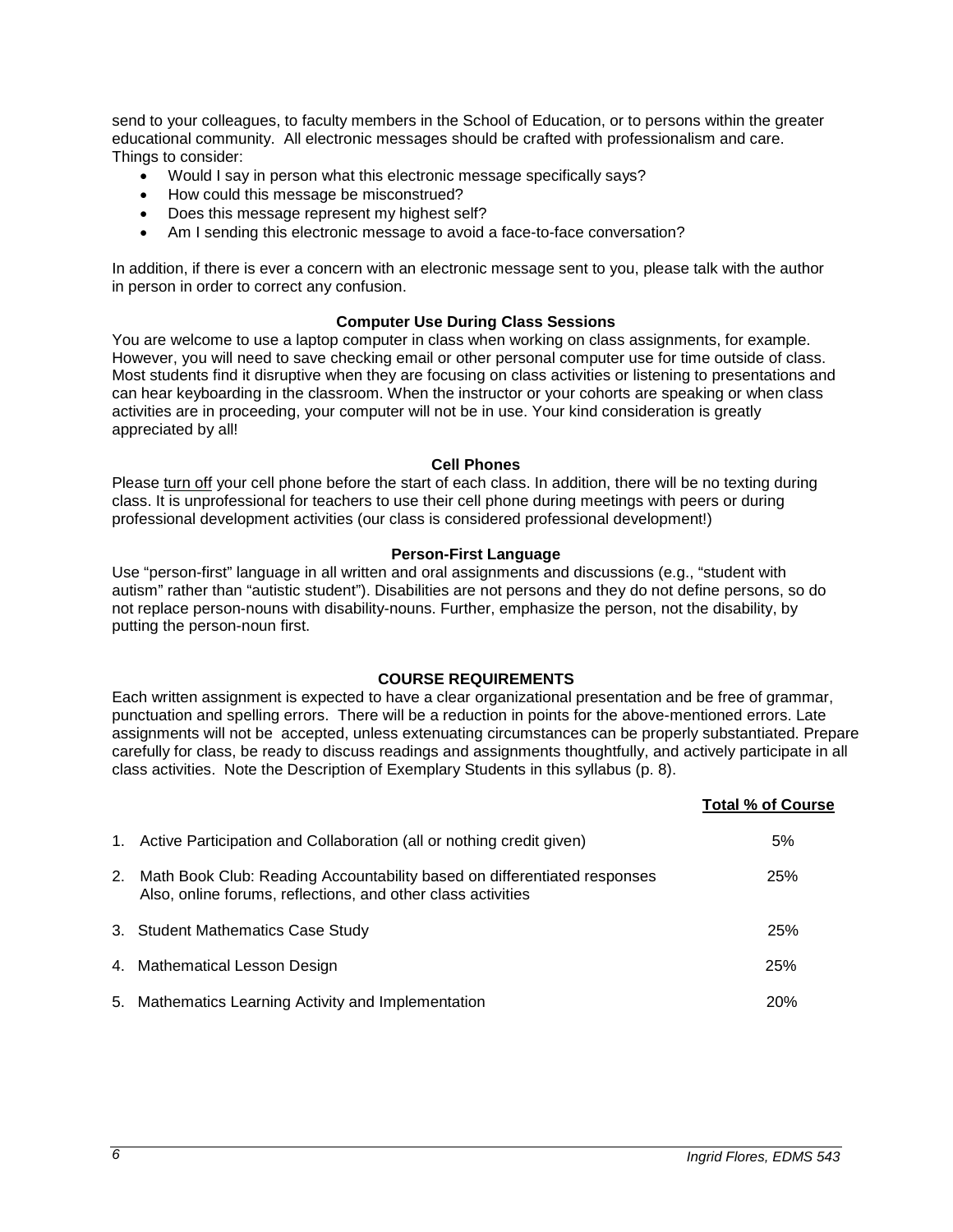## **Descriptions of Assignments**

The relative weight for each assignment is indicated as a percentage of the total course grade. *Detailed assignment guidelines and scoring rubrics will be provided. The course calendar/topics schedule is attached to this syllabus and provides assignment due dates.*

## **Active Participation and Collaboration (5%) - Individual**

Defined as actively engaging and contributing in all class discussions and activities, students will be evaluated daily. You are expected to actively participate in discussions, group work, presentations, and hands-on activities throughout the course. A positive professional disposition includes a willingness to consider and discuss new ideas objectively and to exhibit curiosity, perseverance and seriousness about improving oneself as a teacher. All students are expected to exhibit professional behavior and demeanor at all times. All or nothing credit is given for this course component.

#### **Reading Accountability/Book Club: Demonstrating Evidence of Understanding (25%) – Individual** Each week students will :

- 1. Choose one chapter each week from the assigned readings and provide evidence of having read and understood the content of the chosen chapter. You may choose to demonstrate your knowledge of **ALL** the Big Ideas contained in the reading by preparing a graphic organizer, a concept map, a bulleted list, drawings, or another method of your choice. The complete list of choices is located in a Moodle course folder to be highlighted by the course instructor. Note: regardless of which method you choose to represent your learning, **ALL** key concepts in the reading must be represented.
- 2. Reflection papers will also be related to self-assessment and other course-related activities and assignments designed for students to demonstrate their understanding of the text and other readings per the instructor's guidelines.

## **Student Mathematics Case Study (25%) - Individual**

The purpose of this assignment is for you to learn how to assess an elementary student's initial mathematical level of understanding by conducting short diagnostics tests, determining interventions that could support the student's mathematics achievement, and documenting the student's progress over a six-week period. You will conduct the mathematics case study on an elementary student in your practicum classroom or in your tutoring classroom during the duration of this course. Please consult with the teacher and explain the assignment so that he/she can designate a student for you to assess. The student's name and descriptive information will remain anonymous throughout the case study. More details and guidelines will be provided in class and on Moodle.

### **Mathematical Lesson Design: Teaching Through Problem Solving (25%) – In Small Collaborative Groups**

The purpose of this assignment is to help you learn how to design effective problem-based mathematical activities and lessons and to provide an opportunity for you to practice teaching mathematics. Working in small groups of 2-3 members, your team will design one **student-centered** standards-based lesson (approximately 25-30 minutes in length) that you will present in your cohort class according to the course schedule of topics located in this syllabus. Please avoid teacher directed lessons.

In your lesson, you must focus on problem-based activities, and the lesson must be differentiated. Your lesson activity must be reform-minded, hands-on, cognitively challenging, contain differentiated instruction, focus on students' mathematical thinking, AND provide the opportunity for you to gather evidence of student learning (i.e., student work that you can assess) if you were to implement the lesson in a practicum classroom. Pease ensure that your lesson design is based on problem-solving strategies and **not** on procedural mechanics or math "worksheets".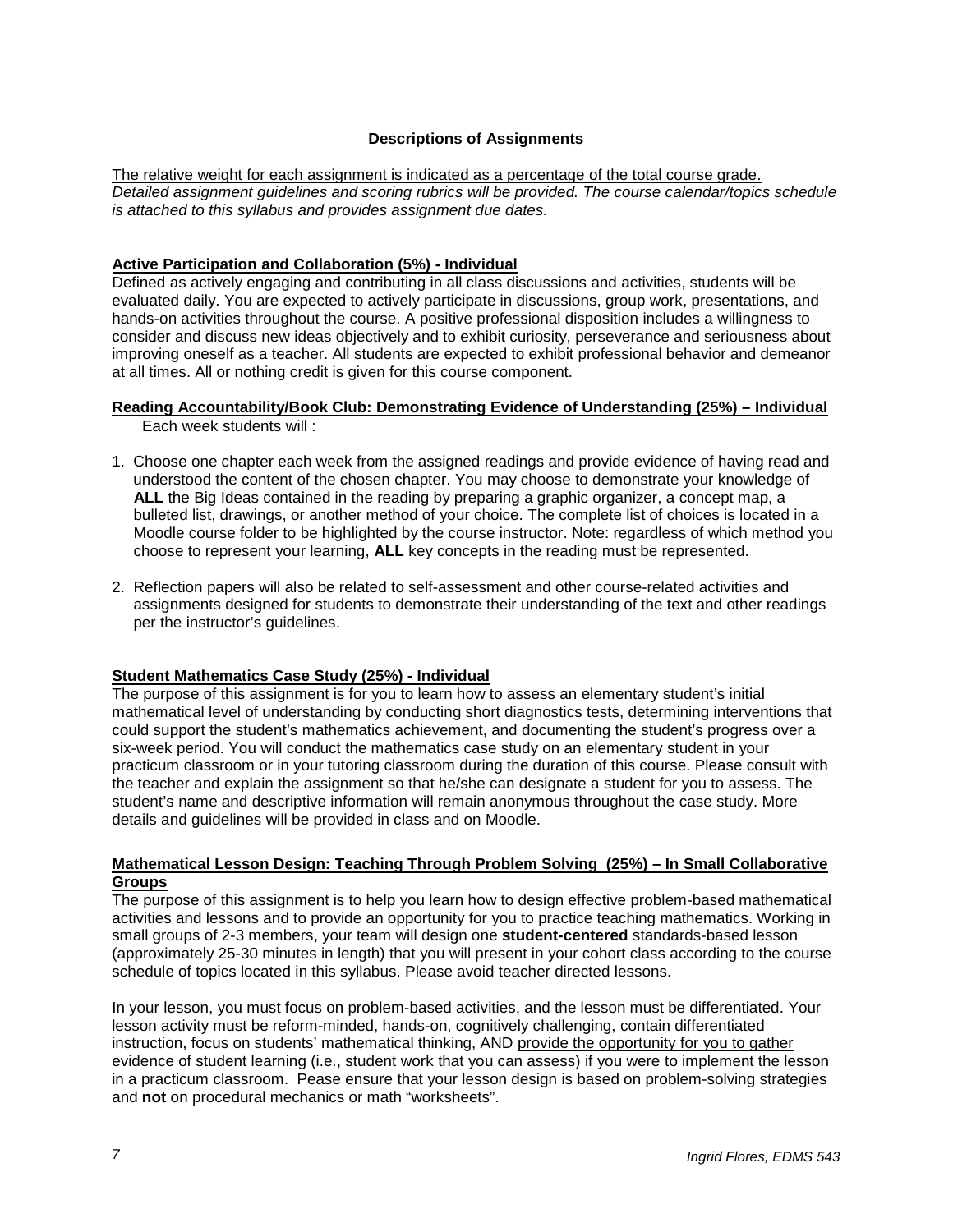**NOTE: NO Bingo games or candy manipulatives for your lesson activity**! *You will present your lesson to the cohort according to the course* **schedule.** More specific details and guidelines will be given in class. The lesson design template is attached to this syllabus.

### **Mathematics Learning Activity/Learning Centers- In Small Collaborative Groups: (20%)**

The purpose of this assignment is to provide you with opportunities to (1) experience teaching a math activity in a small group setting, (2) practice questioning skills and strategies to engage all students, (3) reflect on student learning and adjust teaching accordingly.

You will be assigned to a group of 3-4 class members, and the group will choose a specific chapter in the course text as well decide **which grade level each member** will concentrate on. **Each member** will select **one** activity from the chapter to teach to small groups in our class in the form of learning centers. Choose activities that help the class understand the big ideas in the chapter and that demonstrate various instructional strategies.

Once you have written your MLA, you should practice it with at least 2 elementary students before presenting it to your peers. This practice will help you make any needed adjustments/amendments before allowing access of your lesson to your peers. Presentation to peers will be according to the Course Schedule in this syllabus (pp. 12-13).

On the day of presentation to your peers **(5%)**, each individual activity should take about 10 minutes. If the activity in the text is too short or too long, you need to adapt it to fit the timeframe. The activity should be planned and/or adapted to show evidence of higher-order thinking and conceptual understanding. Your goal is to engage your peer teacher candidates in advancing their understanding of the key ideas, frameworks, and effective teaching strategies in the chapters.

**A detailed write-up of the activity (10%)** should include your name, an activity title, grade level, gradelevel state content standards, learning objective(s), materials, a description of the activity, teaching tips for your activity, and instructional differentiation for: one EL, one SPED, and one accelerated learner. Post your write-up to the appropriate forum link on Moodle (TBA) where all of your cohorts' MLA will be available for your future teaching.

This assignment has 2 additional components and will be completed with your group members:

- **1.** Chapter Presentation: Your group will put together a *10-minute* PPT presentation about the chapter, highlighting instructional strategies, models, sample types of problems, and the features that you will be demonstrating in your learning center activities. Give an overview presentation do not present every piece of information. You must adhere to your 10-minute time limit!
- 2. Each member will write a one-page reflection (due 1 week after you have taught your activity to a small group of elementary students). The reflection should describe the effectiveness of your individual math activity. To what extent were all of your learners able to complete the activity (making content accessible) and how did you know? What worked and what didn't (student engagement)? In what ways did you modify the activity and why? What was the level of thinking in the activity? How were you able to assess their understanding? How would you modify the activity the next time? *Please submit a hard copy of your reflection to the course instructor.* **(5%).**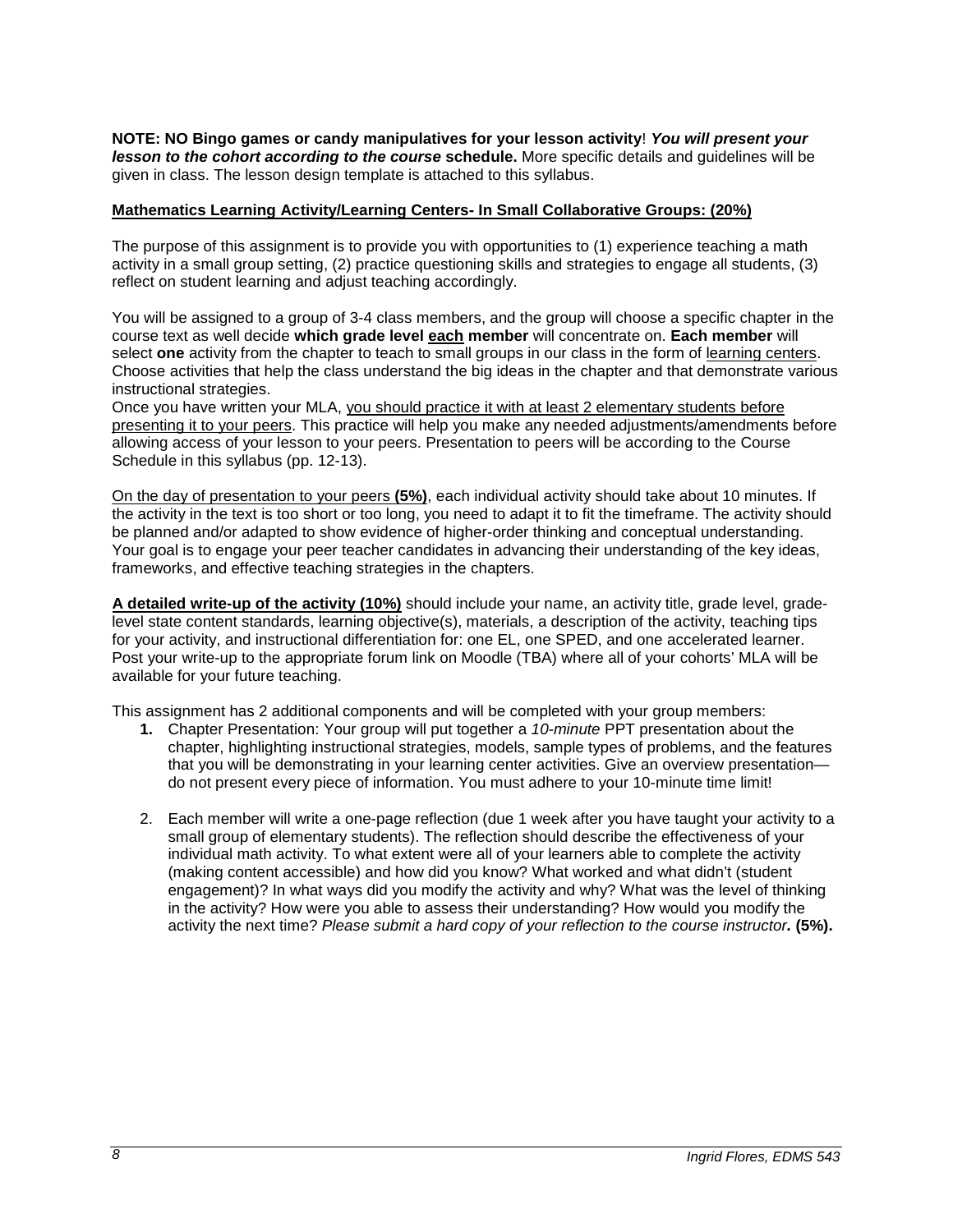## **Grading Standards**

| Grades for this course will be based on the following grading scale: |                                                                                              |  |                                |  |
|----------------------------------------------------------------------|----------------------------------------------------------------------------------------------|--|--------------------------------|--|
|                                                                      | $A = 93\% - 100\%$ $A = 90\% - 92\%$ $B + = 87\% - 89\%$ $B = 83\% - 86\%$ $B = 80\% - 82\%$ |  |                                |  |
|                                                                      |                                                                                              |  |                                |  |
|                                                                      | $C_+ = 77\% - 79\%$ $C = 73\% - 76\%$ $C_- = 70\% - 72\%$                                    |  | $D = 60\% - 69\%$ F = below 60 |  |

### **Exemplary "A" Students:**

- Demonstrate serious commitment to their learning, making full use of the learning opportunities available and searching out the implications of their learning for future use.
- Complete all assignments thoroughly and thoughtfully toward the goal of developing in-depth math projects.
- Make insightful connections between all assignments and their developing overall understanding of mathematical concepts; they continually question and examine concepts in a genuine spirit of inquiry.
- **Show a high level of achievement of course goals.**

### **"B" Students:**

- **Simply comply with the course requirements and expectations.**
- **Complete all assignments, usually thoroughly and thoughtfully.**
- Usually connect assignments to their developing overall understanding of mathematical concepts; may be satisfied with accepting their learning as it is received without deeply examining concepts or seeking a higher level of understanding.
- Show reasonable achievement of course goals.

**Remember! You are required to maintain a B average (3.0 GPA) in your teacher education courses to receive a teaching credential in the State of California.**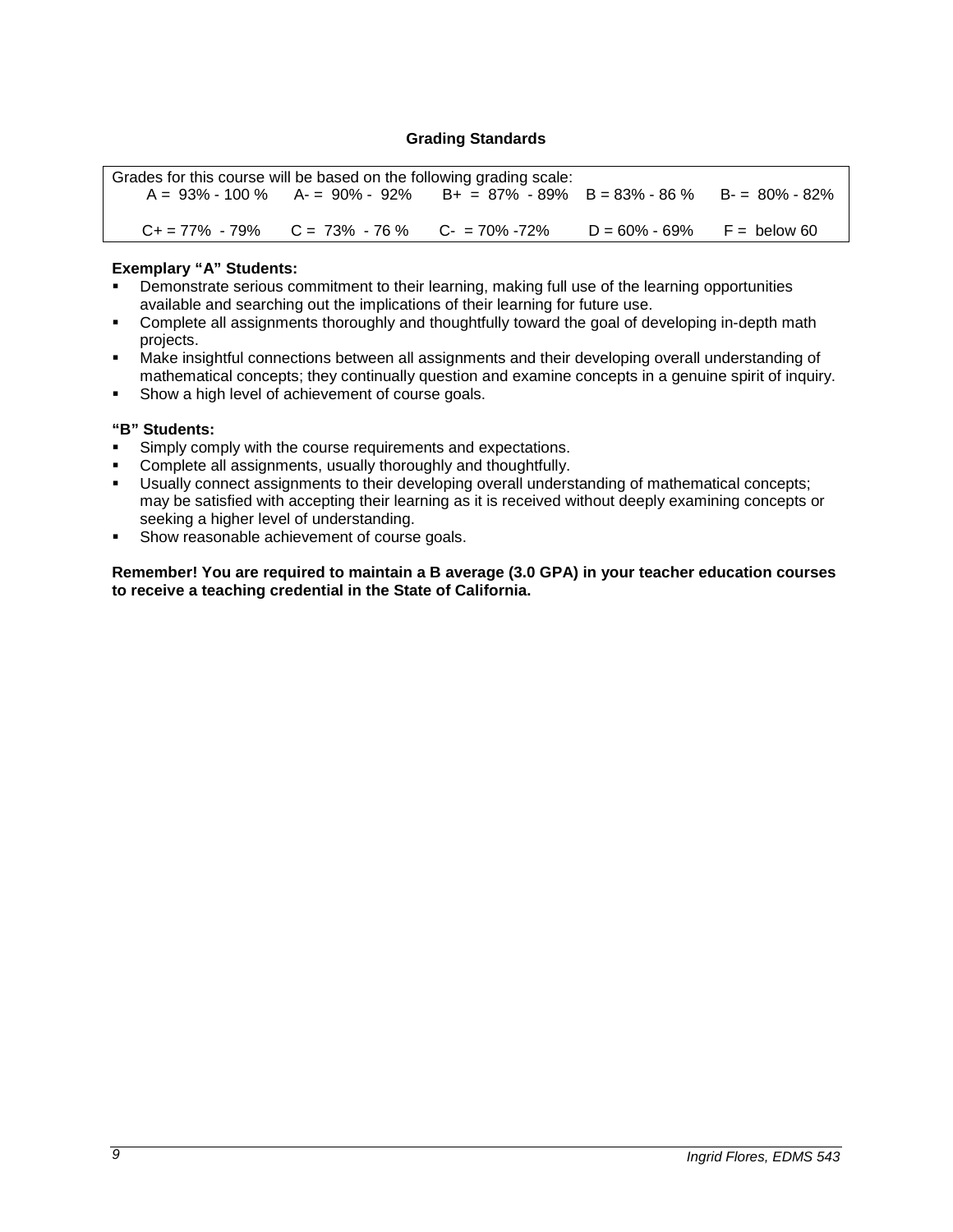| <b>DATE</b> | <b>EDMS 543 COURSE TOPICS &amp; ASSIGNMENTS</b>              | <b>READINGS (Text and</b><br><b>Other Sources)</b> |
|-------------|--------------------------------------------------------------|----------------------------------------------------|
| Session 1   | Introduction to Mathematics Education                        | 1. Teaching Mathematics                            |
| 8/25/14     | What does it mean to "do mathematics"? (Big picture)         | in the 21 <sup>st</sup>                            |
|             | Characteristics of Effective Classrooms: Overview of         |                                                    |
|             | <b>Instructional Practices</b>                               | Century                                            |
|             | Developing understanding-How do kids learn?                  | 2 - Exploring What It                              |
|             | Problem solving in the mathematics classroom                 | Means to Know and                                  |
|             | <b>Unpacking the standards:</b>                              | Do Mathematics                                     |
|             | <b>Common Core Content Standards (CCCS) for Mathematics</b>  |                                                    |
|             | <b>Mathematics Framework for CA Public Schools (Draft)</b>   |                                                    |
|             |                                                              |                                                    |
| Session 2   | <b>Building a Math Learning Community</b>                    | 3 - Teaching Through                               |
| 9/08/14     | Lesson Planning                                              | Problem Solving                                    |
|             | - Conceptual vs. procedural knowledge                        |                                                    |
|             | - Introduction to Cognitively Guided Instruction (CGI)       | 4 - Planning in the                                |
|             | - Assessment - Connecting instruction to assessment          | Problem-Based                                      |
|             |                                                              | Classroom                                          |
|             | <b>Student Math Interviews: Assessing Student Learning</b>   | 5 - Building Assessment                            |
|             |                                                              | into Instruction                                   |
|             | <b>Student Mathematics Case Study Assignment Overview</b>    |                                                    |
|             | <b>Group presentations of assigned CCCS for Mathematics</b>  |                                                    |
|             |                                                              |                                                    |
|             |                                                              | <b>Book Club 1</b>                                 |
| Session 3   | <b>Math and Special Populations: Creating Inclusive</b>      | 6 - Teaching Mathematics                           |
| 9/15/14     | <b>Mathematics</b>                                           | Equitably to                                       |
|             | <b>Classrooms</b>                                            | All Children                                       |
|             |                                                              |                                                    |
|             | Number Sense I: What it means and how we can help children   | 8 - Developing Early                               |
|             | develop it.                                                  | <b>Number Concepts</b>                             |
|             |                                                              | and Number Sense                                   |
|             | <b>Technology in Mathematics: NCTM</b>                       |                                                    |
|             |                                                              | <b>Book Club 2</b>                                 |
| Session 4   | <b>Number Sense II:</b>                                      | 9 - Developing Meanings                            |
| 9/22/14     | Classification of word problems for addition, subtraction,   | for the                                            |
|             | multiplication, and division.                                | Operations                                         |
|             | Constructing efficient mental tools for fact mastery.        |                                                    |
|             |                                                              | 10 - Helping Children                              |
|             | <b>Number Sense III:</b>                                     | Master the Basic                                   |
|             | How do we promote understanding of place value?              | Facts                                              |
|             |                                                              |                                                    |
|             | <b>Math Learning Activities x 3 (Presentations in class)</b> | 11 - Developing Whole-                             |
|             |                                                              | Number Place-                                      |
|             |                                                              | <b>Value Concepts</b>                              |
|             |                                                              |                                                    |
|             |                                                              | <b>Book Club 3</b>                                 |

## **SCHEDULE/COURSE OUTLINE**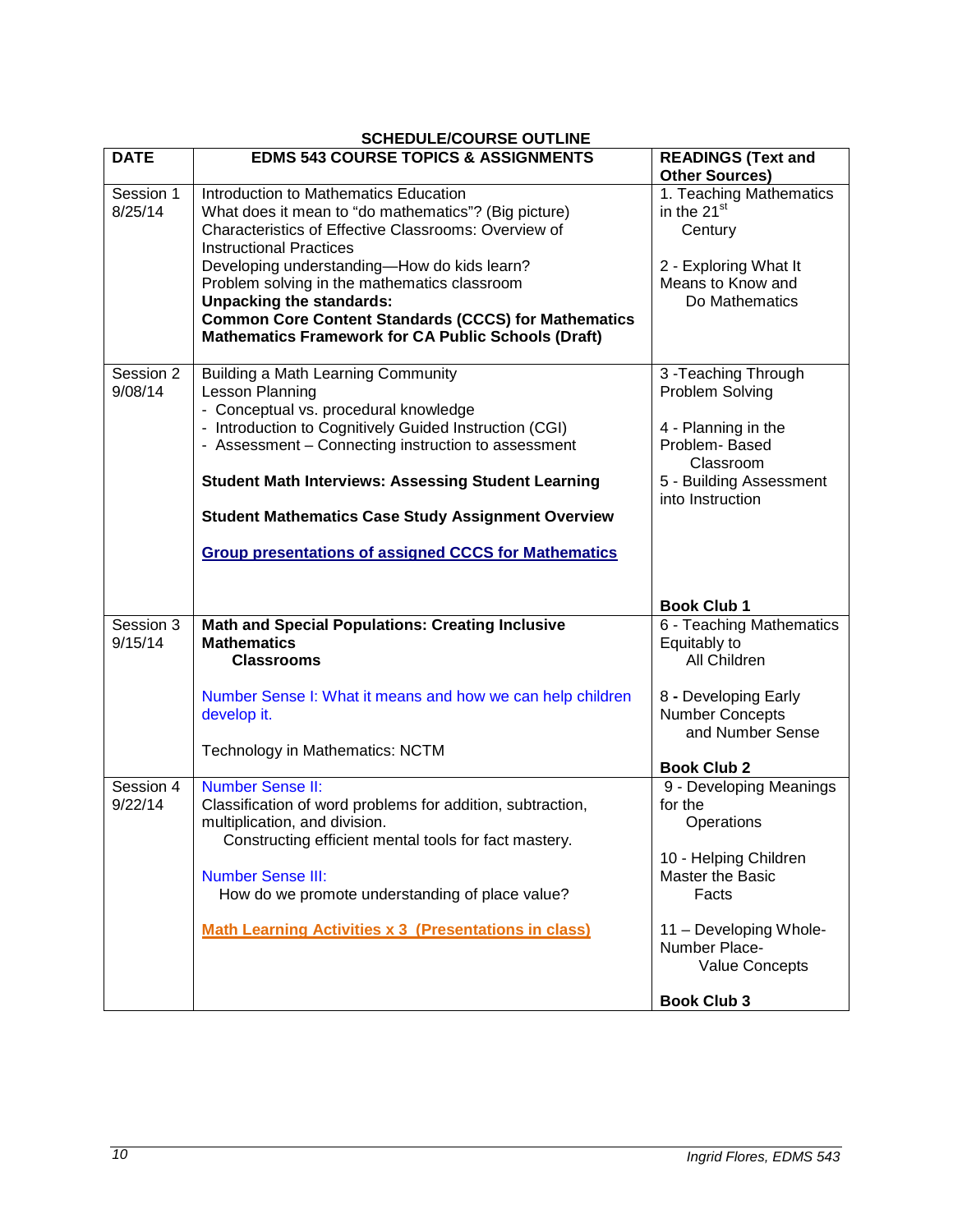| <b>DATE</b>           | <b>EDMS 543 COURSE TOPICS &amp; ASSIGNMENTS</b>                                                                                                                                          | <b>READINGS (Text and</b><br><b>Other Sources)</b>                                        |
|-----------------------|------------------------------------------------------------------------------------------------------------------------------------------------------------------------------------------|-------------------------------------------------------------------------------------------|
|                       |                                                                                                                                                                                          |                                                                                           |
| Session 5<br>9/29/14  | <b>Number Sense IV:</b><br>Developing flexible methods of computation/mental<br>strategies/estimation.<br><b>Error Patterns in Computation</b>                                           | 12 - Developing<br><b>Strategies for Addition</b><br>and Subtraction<br>Computation       |
| $***1$                | <b>Classroom Lesson Presentation: Number and Operations</b><br>in Base-10 (grades 1, 2, 3, or 4)<br>Algebraic Reasoning and Functions - Exploring patterns,<br>variables, and equations. | 13 - Developing<br>Strategies for<br>Multiplication and<br><b>Division</b><br>Computation |
| $***2$                | <b>Classroom Lesson Presentation: Operations and Algebraic</b><br>Thinking (grades 1, 2, or 3)<br><b>Math Learning Activities x 3 (Presentations in class)</b>                           | 14 - Algebraic Thinking:<br>Generalizations,<br>Patterns, and<br>Functions                |
|                       |                                                                                                                                                                                          | <b>Book Club 4</b>                                                                        |
| Session 6             |                                                                                                                                                                                          |                                                                                           |
| 10/06/14<br>$***3$    | <b>Lesson Classroom Presentation: Operations and Algebraic</b><br>Thinking (grades 4 or 5)                                                                                               | 15 - Developing Fraction                                                                  |
|                       | <b>Fractions I:</b><br>Constructing understanding of fractions; fraction computation                                                                                                     | Concepts<br>16 - Developing<br><b>Strategies for Fraction</b>                             |
| $***4$                | <b>Classroom Lesson Presentation: Number and Operations:</b><br>Fractions (grades 3, 4, or 5)                                                                                            | Computation<br>17 - Developing<br><b>Concepts of Decimals</b><br>and Percents             |
|                       | <b>Math Learning Activities x 3 (Presentations in class)</b>                                                                                                                             |                                                                                           |
|                       |                                                                                                                                                                                          | <b>Book Club 5</b>                                                                        |
| Session 7<br>10/13/14 | Measurement - Customary and metric system                                                                                                                                                | 18 - Proportional<br>Reasoning                                                            |
| $***5$                | <b>Classroom Lesson Presentation: Measurement and Data</b><br>(grades K, 1, 2, 3, 4, or 5)                                                                                               | 19 - Developing<br><b>Measurement Concepts</b>                                            |
|                       | Geometry – Developing geometric reasoning and spatial sense                                                                                                                              |                                                                                           |
| $***6$                | Classroom Lesson Presentation: Geometry (grades K, 1, 2,<br>or $3)$                                                                                                                      | 20 - Geometric Thinking<br>and Geometric<br>Concepts                                      |
|                       | Math Learning Activities x 3 (Presentations in class)                                                                                                                                    | <b>Book Club 6</b>                                                                        |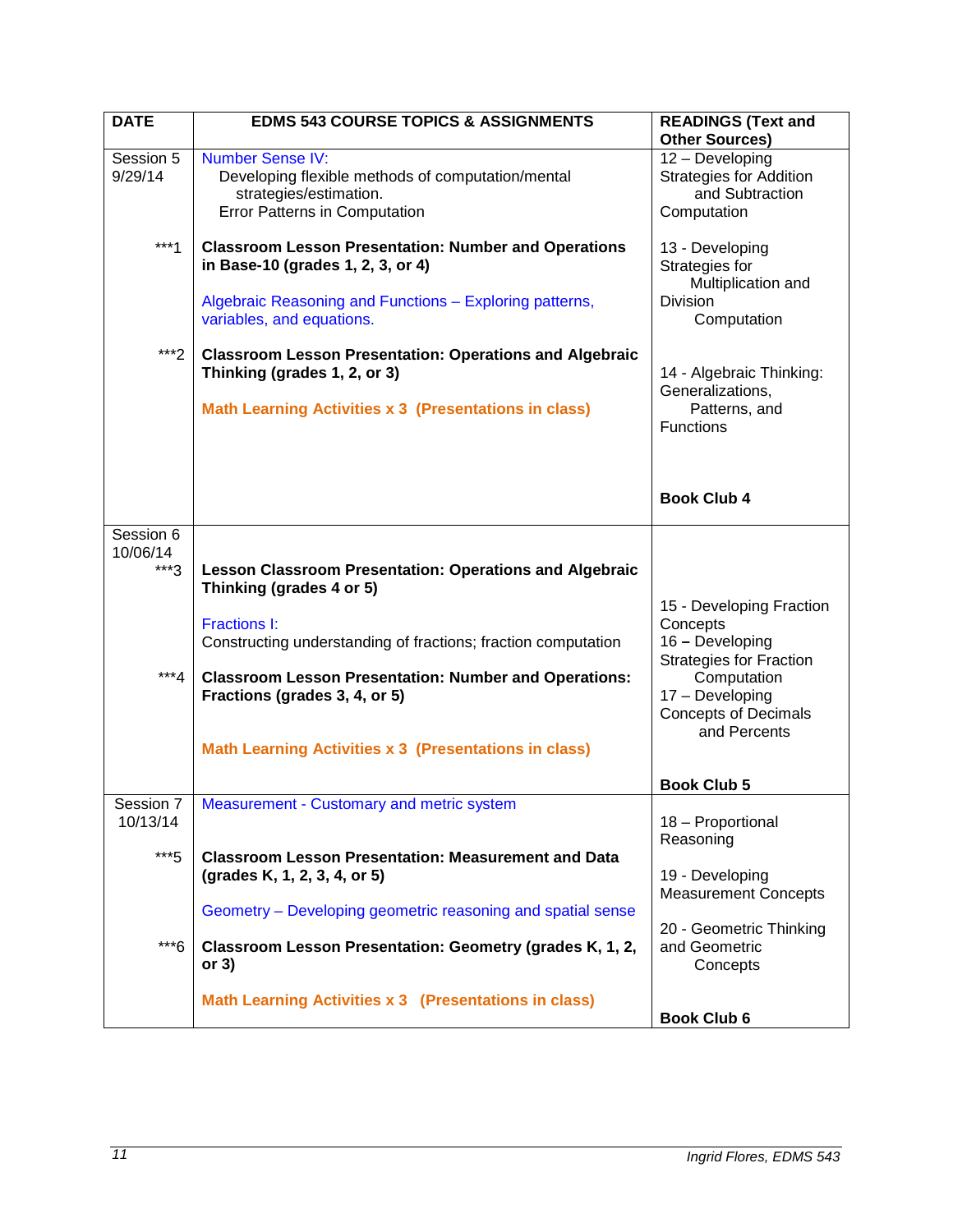| <b>DATE</b>           | <b>EDMS 543 COURSE TOPICS &amp; ASSIGNMENTS</b>                                                                                                                                  | <b>READINGS (Text and</b><br><b>Other Sources)</b>                               |
|-----------------------|----------------------------------------------------------------------------------------------------------------------------------------------------------------------------------|----------------------------------------------------------------------------------|
| Session 8<br>10/20/14 | Probability & Data Analysis - Developing meaningful<br>experiences in gathering and displaying statistical data.<br>Exploring concepts of chance, simple and independent events. | $21 -$ Developing<br>Concepts of Data<br>Analysis                                |
| $***7$                | Classroom Lesson Presentation: Geometry (grades 4 or 5)                                                                                                                          | 22 – Exploring Concepts<br>of Probability                                        |
|                       |                                                                                                                                                                                  | <b>DUE: Student</b><br><b>Mathematics Case</b><br><b>Study Written</b><br>Report |
|                       | <b>Assessment</b> - This competency will be infused throughout the<br>course. Use this chapter as one reference for planning<br>instruction.                                     | 5 - Building Assessment<br>into Instruction                                      |
|                       | <b>Technology</b> – This competency will be infused throughout the<br>course. Use this chapter as an ongoing reference.                                                          | 7 – Using Technological<br>Tools to Teach<br><b>Mathematics</b>                  |

**\* \* NOTE: While this syllabus is carefully planned, it may be modified or adjusted at any time in response to the learning needs of the class.**

**Color Coding Legend:** Blue = Mathematical Content and Course Topics Orange = Mathematical Learning Activities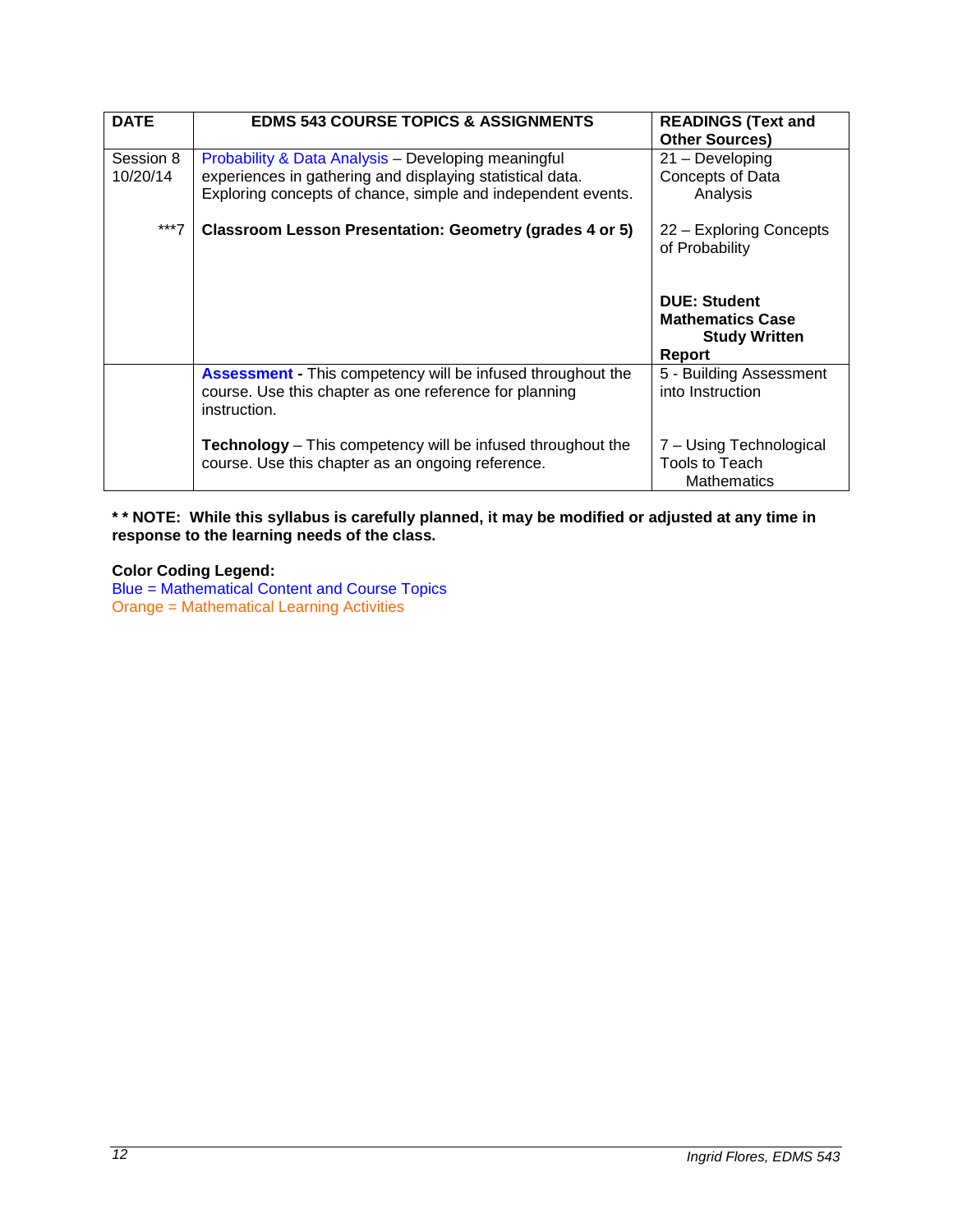## **LESSON DESIGN ELEMENTS**

#### **Elements of the learning experience**

**Lesson Title**: What is the title of your lesson?

**Grade Level:**

**Content Area:** *Mathematics*

**Subject Matter:** *Number Sense, Measurement and Geometry, Algebra and Functions, Statistics, Data Analysis and Probability, Mathematical Reasoning*

**Time period for the learning experience:** 

**California Mathematics Content Standards**: *State-adopted content standards*

**Lesson objective(s) based on the content standards**: What do you want students to be able to do as a result of active engagement and learning in your lesson? What do you want students to know when the lesson investigation is finished? Write in complete sentences. Use an action verb and explain how students will demonstrate their new knowledge and understanding.

 Example: "The student will demonstrate understanding of \_\_\_\_\_\_\_\_\_\_\_." Or, "The student will be able to  $\qquad$  ".

**Mathematical Concept(s):** What are you trying to teach? What big idea(s) is/are the focus of your lesson? Do not say, "The students will \_\_\_\_\_\_\_\_\_\_." (That is an objective, not a concept.)

> *Example: In the set model for fractions, the whole is understood to be a set of objects and subsets of the whole make up fractional parts.*

**Class Description -** For the purpose of this assignment, the class description must include English Learners, Special Education students, and GATE students. Individualize this section base on your own assigned classroom.

> *Type of class (self contained, subject specific), time of year, general background of students learning in relationship to new learning (challenges and prior learning)*

 *English Learners: Special education: GATE student: Regular education:* 

### **Developmental needs of the students at this age**

*Learning needs and developmental, age-appropriate skills needed by your students based on grade level.*

**Student Groupings**: *How will you group students for instruction?*

**Materials/Resources/Technology:** *What does the teacher need? What do the students need? Materials should include lists of supplies that will be needed to present this lesson.*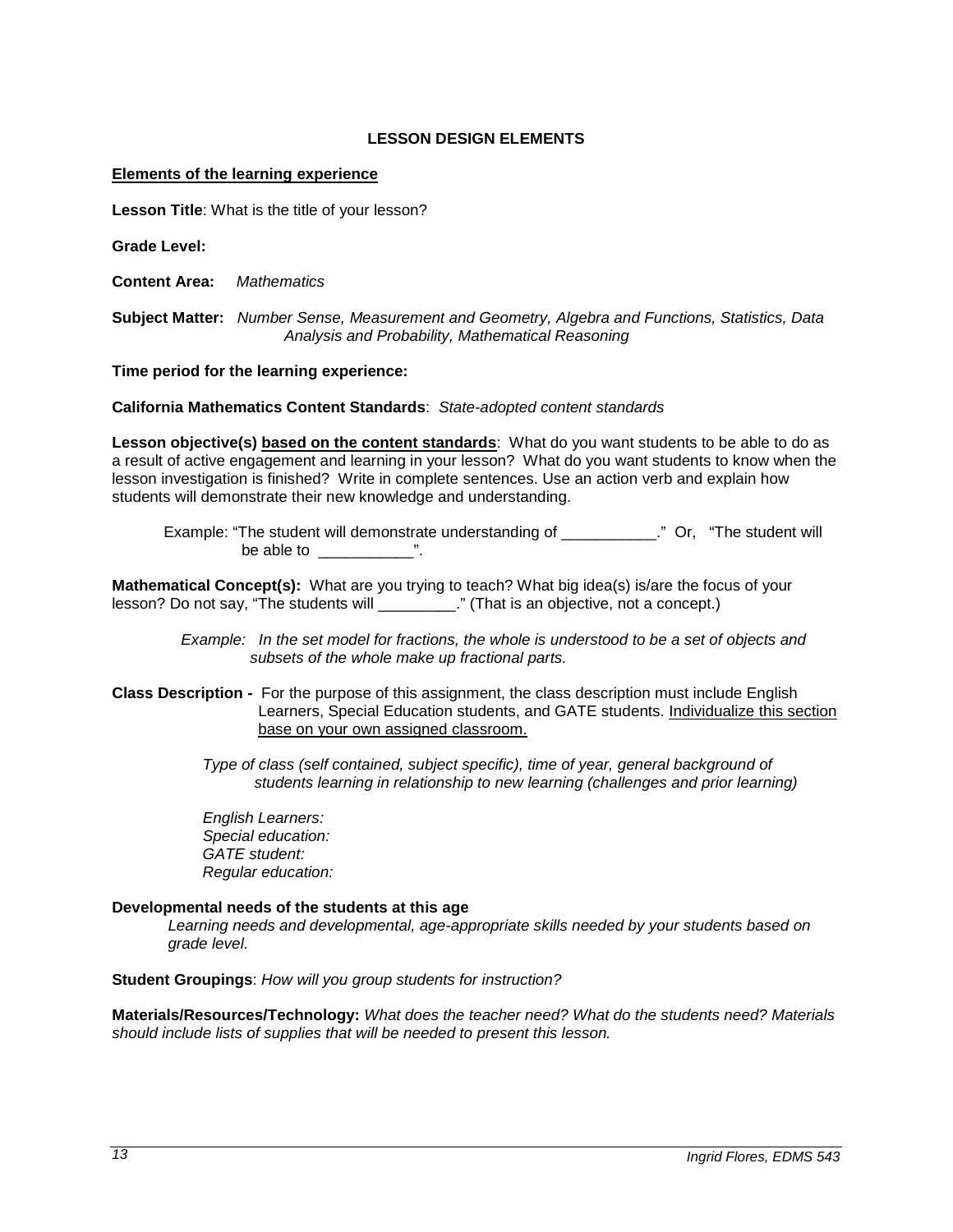### **Assessment Plan**

**Note:** Goals/objectives that will be assessed are based on the content standards and are tied to the Big Idea(s) (concepts) in your lesson.

*Types of assessment: Prior knowledge (pre assessment), Formative (progress monitoring), Summative (final product)*

 *Description and Purpose of each Assessment Type listed above* 

 *Feedback strategies: How students will be informed of specific successes and challenges?*

*Description & Purpose of Differentiated/Adapted Assessment Methods for ONE of the following students:*

- *English Learner*
- *Learner with Special Needs*
	- *Learning Disability*
	- *Physical Disability*
- *GATE Student/Advanced Learners/Accelerated Learner*

 *How general assessment results will be used to inform instruction:*

#### **Criteria for Assessment**

What benchmark criteria will you use to grade the assessment? How will you know if a student has successfully completed the assessment and accomplished the learning goals? What will they do to show you they have succeeded?

**NOTE:** Criteria are based on the science content standards and the learning goals/objectives in your lesson.

**Lesson Activities**: Address the subject matter lesson objectives (tied to math content standards and developmental needs of the students described.

**\* Please refer to the PROBLEM-BASED THREE-PART LESSON INSTRUCTIONAL MODEL at the end of this syllabus before you begin writing this part of your lesson design**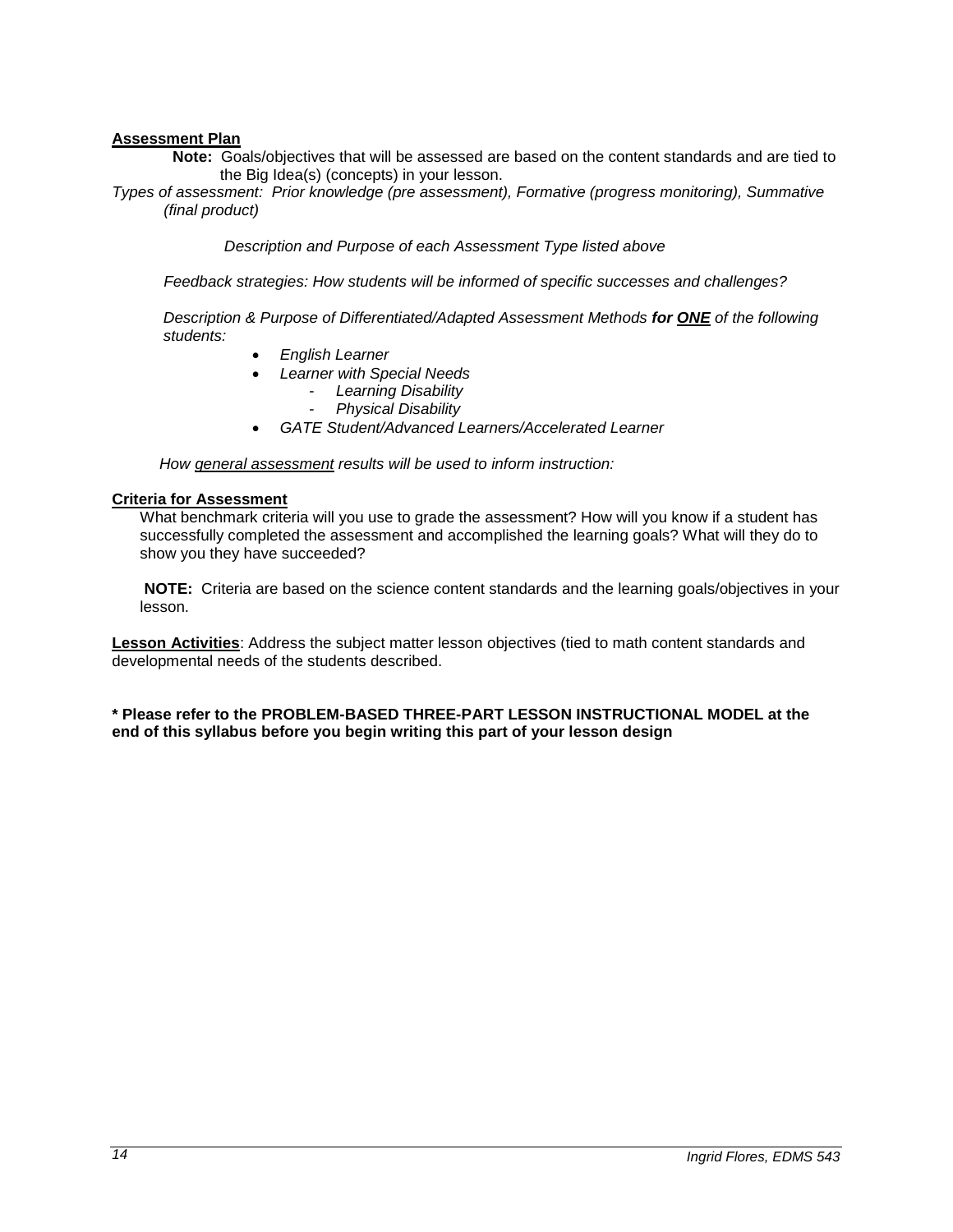| <b>Instructional Strategies-</b>                                                                                                                       | <b>Student Activities -</b>                                                                            |  |
|--------------------------------------------------------------------------------------------------------------------------------------------------------|--------------------------------------------------------------------------------------------------------|--|
| What the teacher does during the instruction.                                                                                                          | What the students do during the lesson and<br>independent practice.                                    |  |
| <b>LAUNCH:</b>                                                                                                                                         |                                                                                                        |  |
| Opening the Lesson/ INTO = Before the Lesson<br>Anticipatory Set - How will you motivate and focus<br>students? What prior knowledge do students need? | What will the students do?                                                                             |  |
| <b>EXPLORE:</b>                                                                                                                                        |                                                                                                        |  |
| Process/Steps of Instruction/ THROUGH = During the<br>Lesson                                                                                           | For each of the steps of instruction (what<br>the teacher does), describe what the<br>students will do |  |
| Please ensure that the following GUIDING QUESTIONS<br>are addressed in this area of your lesson design.                                                |                                                                                                        |  |
| How will you describe and model skills/tasks required<br>1.<br>for the lesson?<br>How will you ensure that the mathematical concept(s)<br>2.           |                                                                                                        |  |
| are clear and explicit?<br>How will support the lesson objective(s)?<br>3.                                                                             |                                                                                                        |  |
| How will you actively involve all students?<br>4.                                                                                                      |                                                                                                        |  |
| How will you structure opportunities for the students<br>5.                                                                                            |                                                                                                        |  |
| to apply their learning in class with support?<br>How will you check for students' understanding?<br>6.                                                |                                                                                                        |  |
| How will you structure opportunities for the students<br>7.<br>to apply their learning in class independently?                                         |                                                                                                        |  |
| How will you ensure that the independent practice is<br>8.<br>at the appropriate level of difficulty for the various                                   |                                                                                                        |  |
| students?<br>How will you assess that students have met<br>9.                                                                                          |                                                                                                        |  |
| the learning objectives?                                                                                                                               |                                                                                                        |  |
| 10. What will your interventions consist of if the<br>learning objectives are not being met?                                                           |                                                                                                        |  |
| <b>SUMMARY:</b>                                                                                                                                        |                                                                                                        |  |
| Closure: How will you have students summarize<br>their learning to provide closure?                                                                    | How will the students summarize their<br>learning?                                                     |  |
|                                                                                                                                                        |                                                                                                        |  |
| <b>BEYOND</b> = After the Lesson = Extending Learning                                                                                                  |                                                                                                        |  |
| Transfer: How will you structure opportunities for students<br>to continue learning/practice and transfer learning after the<br>lesson?                | What will the students do?                                                                             |  |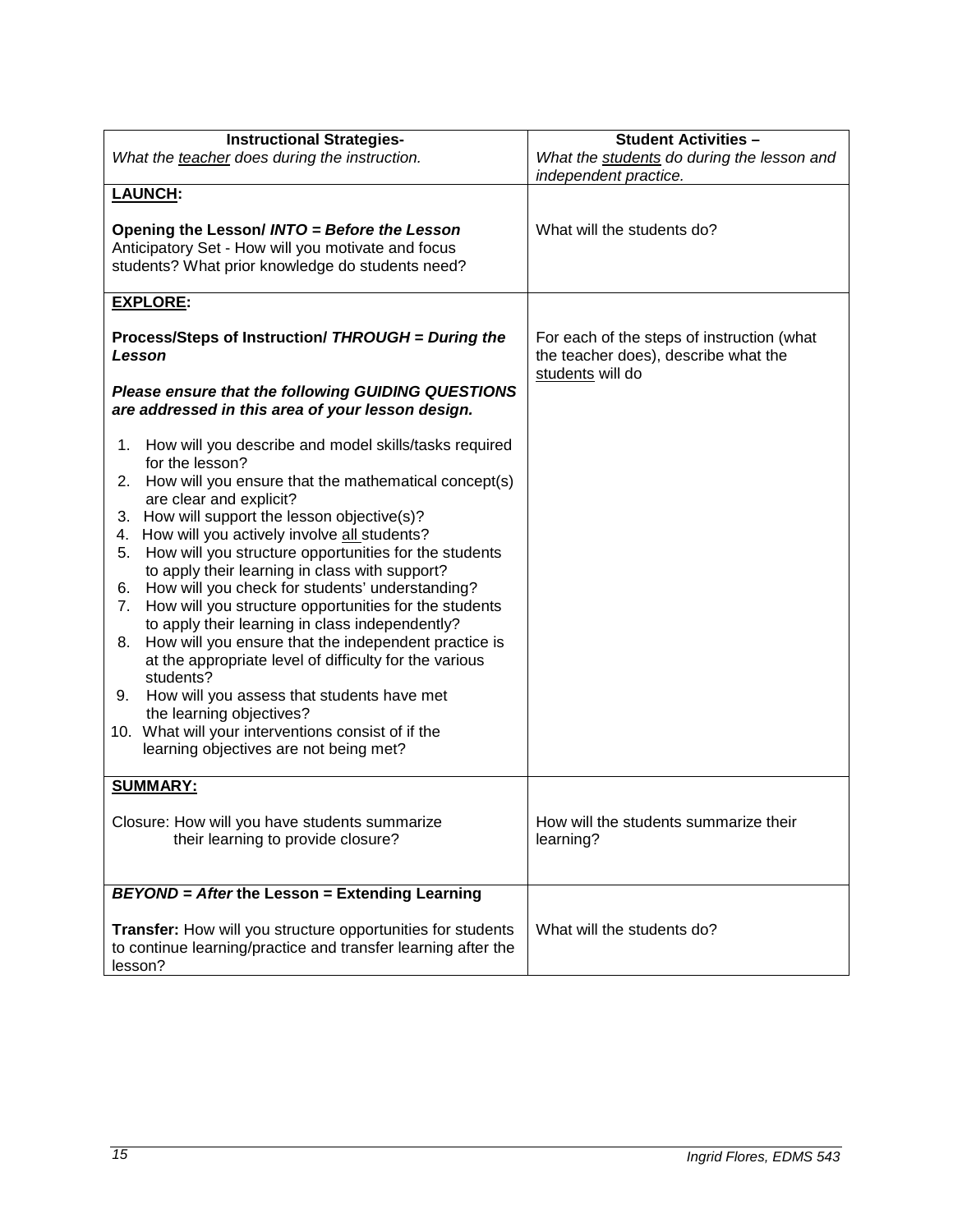### **Description & Purpose of Differentiated/Adapted Instructional Methods for ONE of the following students:**

- *English Learner*
- *Learner with Special Needs*
	- *Learning Disability*
	- *Physical Disability*
- *GATE Student/Advanced Learners/Accelerated Learner*

### **Rationale for Instructional Strategies:**

Why are the instructional strategies, student activities and resources appropriate for this class, (based on content and student development)?

### **\*PROBLEM-BASED THREE-PART LESSON INSTRUCTIONAL MODEL**

Problem-centered teaching opens the mathematics classroom to exploring, conjecturing, reasoning, and communication. This model is very different from the "transmission" model in which teachers tell students facts and demonstrate procedures and then students memorize the facts and practice the procedures. This model looks at instruction in three phases: launching, explore, and summary.

## **Launch (Before)**

In the first phase, the teacher launches the problem with the whole class. This involves helping students understand the problem setting, the mathematical context, and the challenge. The following questions can help the teacher prepare for the launch:

- What are students expected to do?
- What do the students need to know to understand the context of story and the challenge of the problem?
- What difficulties can I foresee for students?
- How can I keep from giving away too much of the problem?

The launch phase is also the time when the teacher introduces new ideas, clarifies definitions, reviews old concepts, and connects the problem to past experiences of the student. It is critical that, while giving students a clear picture of what is expected, the teacher leaves the potential of the task intact. He or she must be careful not to tell too much and lower the challenge of the task to something routine or to cut off the rich array of strategies that may evolve from an open launch of the problem.

#### **Explore (During)**

In the explore phase, students work individually, in pairs, in small groups, or occasionally as a whole class to solve the problem. As they work, they gather data, share ideas, look for patterns, make conjectures, and develop problem-solving strategies. It is inevitable that students will exhibit variation in their progress. The teacher's role during this phase is to move about the classroom, to observe individual performance, and to select specific student work samples to be shared during the summary phase. The teacher helps students persevere in their work and differentiate their work by asking appropriate questions and providing confirmation and redirection where needed. For students who are interested in and capable of deeper investigation, the teacher may provide additional challenges related to the problem. Although it is imperative that all students be given enough time and opportunity to thoroughly work on the problem, it is not always necessary for every student to finish the problem at this time.